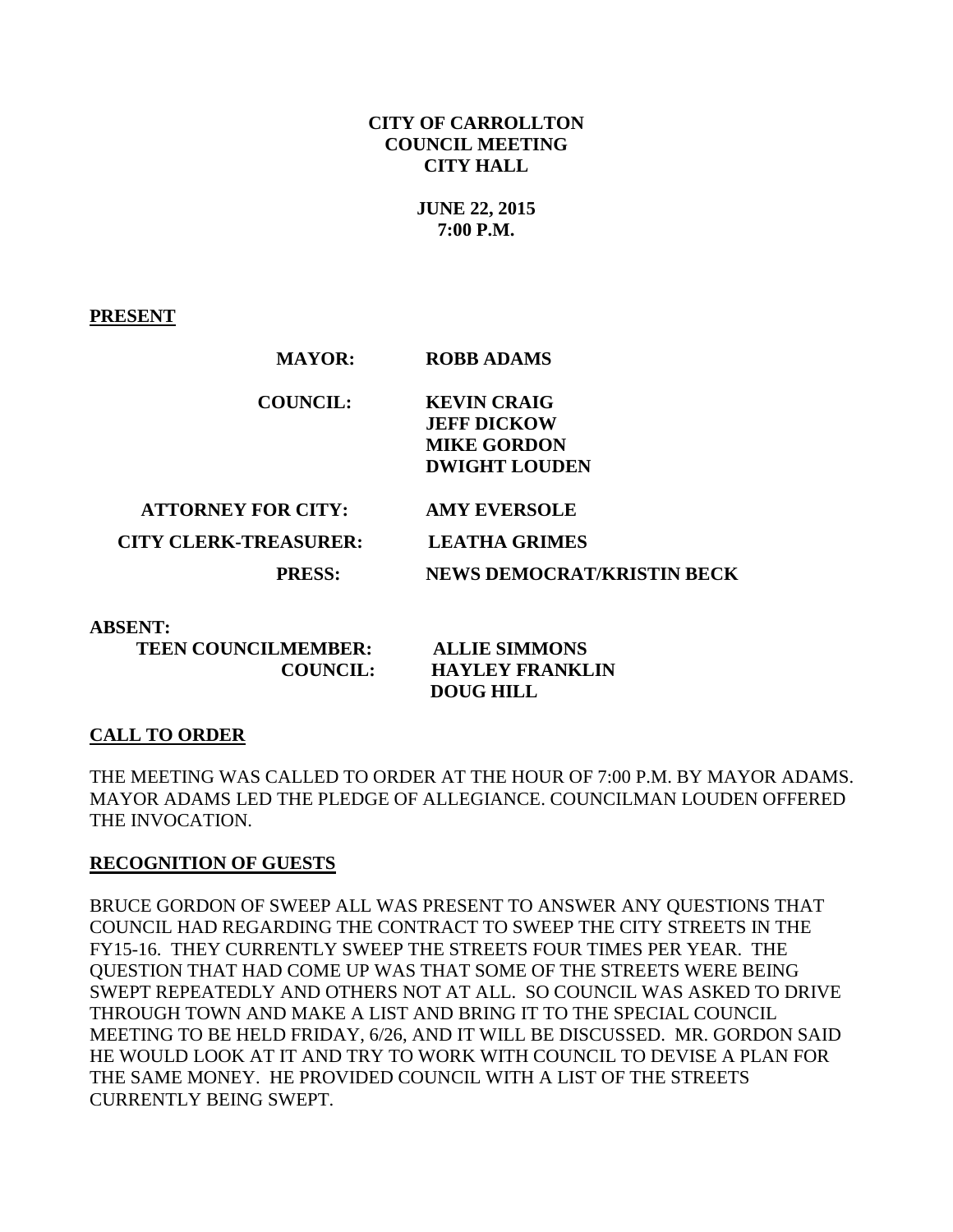#### **APPROVAL OF MINUTES: REGULAR MEETING: 6/8/2015**

#### **THE MOTION WAS MADE BY COUNCILMAN LOUDEN AND SECONDED BY COUNCILMAN DICKOW AND DULY CARRIED TO ACCEPT THE MINUTES AS PRESENTED FOR THE REGULAR MEETING OF 6/8/2015.**

# **AYES 4 NAYS 0**

# **RESOLUTION #2015-17: AUTHORIZING MAYOR TO ENTER CONTRACT WITH RAISOR, ZAPP & WOODS FOR FY2014-15 AUDIT**

ATTORNEY FOR THE CITY, AMY EVERSOLE, READ THE RESOLUTION.

# **THE MOTION WAS MADE BY COUNCILMAN DICKOW AND SECONDED BY COUNCILMAN CRAIG AND DULY CARRIED TO ADOPT RESOLUTION #2015-17: AUTHORIZING MAYOR TO ENTER CONTRACT WITH RAISOR, ZAPP & WOODS FOR FY2014-15 AUDIT.**

# **AYES 4 NAYS 0**

#### **NEW BUSINESS**

## **A. NEW CODE ENFORCEMENT ORDINANCES**

AMY EVERSOLE, ATTORNEY FOR THE CITY, HAD DISTRIBUTED FOUR NEW ORDINANCES RELATING TO THE CODE ENFORCEMENT BOARD FOR COUNCIL TO REVIEW. SHE BRIEFLY EXPLAINED EACH ONE. ONE IS TO COMBINE THE CODE ENFORCEMENT BOARD WITH THE NUISANCE BOARD. THAT WAY THEY WILL BE ABLE TO DO NUISANCE ABATEMENT INSTEAD OF JUST ENFORCEMENT OF CIVIL PENALTIES. ALSO THIS WAY WHEN LIENS ARE FILED FOR NUISANCE ABATEMENT IT WILL TAKE PRECEDENCE OVER OTHER LIENS FILED ON A PROPERTY. ANOTHER CHANGE WILL BE REGULARLY SCHEDULED MEETINGS ON THE 4<sup>TH</sup> MONDAY OF THE MONTH AT 1:00 P.M.

THE SECOND ORDINANCE REMOVES THE CURRENT PROCESS OF COUNCIL APPROVING REQUESTS AND GIVES THE BOARD THE AUTHORITY TO ENFORCE ABATEMENT PROCEDURES.

THE THIRD ORDINANCE SETS OUT WHAT IS CALLED A NUISANCE. THE MAYOR AND JOHN WELCH, CODE ENFORCEMENT OFFICER, AND AMY EVERSOLE, CITY ATTORNEY, SAT DOWN AND REWROTE THE ORDINANCE BECAUSE THEY THOUGHT IT WAS CONFUSING.

THE FOURTH ORDINANCE CHANGED THE PENALTY BECAUSE IT WAS NOT AS IT SHOULD BE. THERE SHOULD BE A MINIMUM AND MAXIMUM FINE. THIS CHANGES THAT ORDINANCE WHERE MOST OFFENSES HAVE A MINIMUM FINE OF \$25.00 PER DAY AND A MAXIMUM FINE OF \$50.00 PER DAY.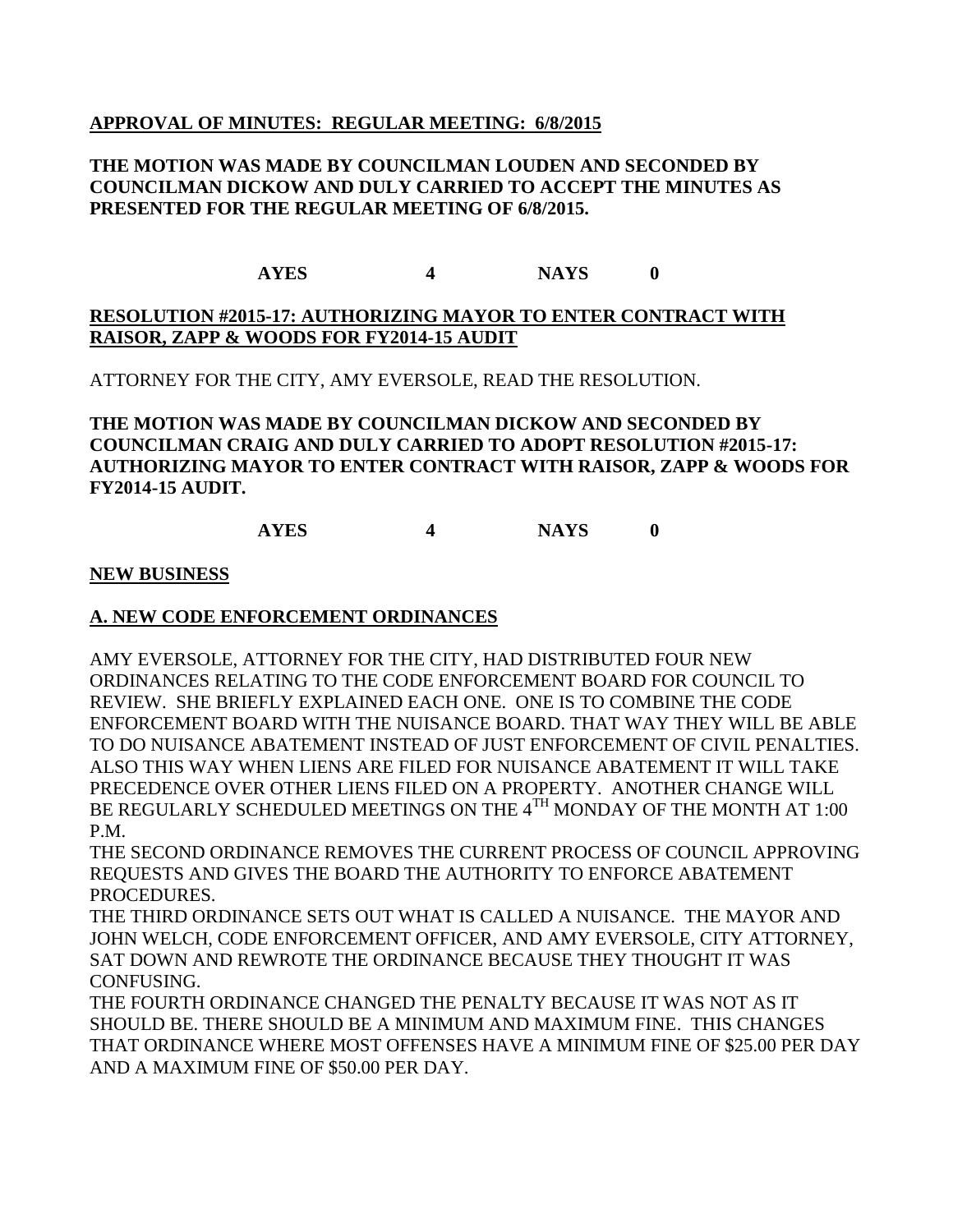THERE WILL BE A SPECIAL MEETING FRIDAY, 6/26 TO HAVE 1<sup>ST</sup> READING OF THESE FOUR ORDINANCES.

# **MAYOR'S REPORTS:**

**A.** MAYOR ADAMS SAID THAT ON THE CURRENT CODE ENFORCEMENT BOARD THERE ARE THREE MEMBERS AND TWO MORE ARE NEEDED. CURRENTLY SERVING ARE: MARY FRANCES MEFFORD, MAGUANA QUALLS, AND GWEN BILLINGSLEY. HE HAD ASKED JIM SUPPLEE AND HE AGREED TO SERVE.

# **THE MOTION WAS MADE BY COUNCILMAN GORDON AND SECONDED BY COUNCILMAN DICKOW AND DULY CARRIED TO APPROVE THE APPOINTMENT OF JIM SUPPLEE TO THE CODE ENFORCEMENT BOARD.**

**AYES 4 NAYS 0**

THE MAYOR SAID HE HAD ONE MORE PERSON IN MIND BUT STILL HAD TO CONTACT THAT PERSON.

# **B. REQUEST TO USE POINT PARK**

MAYOR ADAMS SAID ENGLISH CHRISTIAN CHURCH HAD REQUESTED THE USE OF POINT PARK ON 9/5 FOR A CAR SHOW. HE SAID HE HAD EXPLAINED THAT SINCE IT IS A PUBLIC PARK THERE CAN BE NO EXCLUSIVE USE FOR FREE. IT IS FIRST COME FIRST SERVE.

#### **THE MOTION WAS MADE BY COUNCILMAN GORDON AND SECONDED BY COUNCILMAN LOUDEN AND DULY CARRIED TO APPROVE THE REQUEST FOR THE USE OF POINT PARK BY ENGLISH CHRISTIAN CHURCH ON 9/5/15 FOR A CAR SHOW.**

**AYES 4 NAYS 0**

# **APPROVAL OF ACCOUNTS PAID/PAYABLE JUNE 10 THROUGH JUNE 23, 2015**

**THE MOTION WAS MADE BY COUNCILMAN CRAIG AND SECONDED BY COUNCILMAN GORDON AND DULY CARRIED TO APPROVE ACCOUNTS PAID/PAYABLE JUNE 10 THROUGH JUNE 23, 2015.**

**AYES 4 NAYS 0**

## **COMMENTS:**

**MAYOR ADAMS:** THE MAYOR SAID JONATHAN LICKLIDER HAD STARTED WORKING WITH JOHN WELCH IN CODE ENFORCEMENT. ALSO RON KNIGHT HAS HIRED SOMEONE TO WORK DURING THE SUMMER STARTING 7/1 AND WILL BE HIRING ANOTHER PART-TIME WORKER TO MOW AND WEEDEAT FOR 20 HOURS PER WEEK. THE PARKING LOT AT CITY HALL HAS BEEN SEALCOATED.